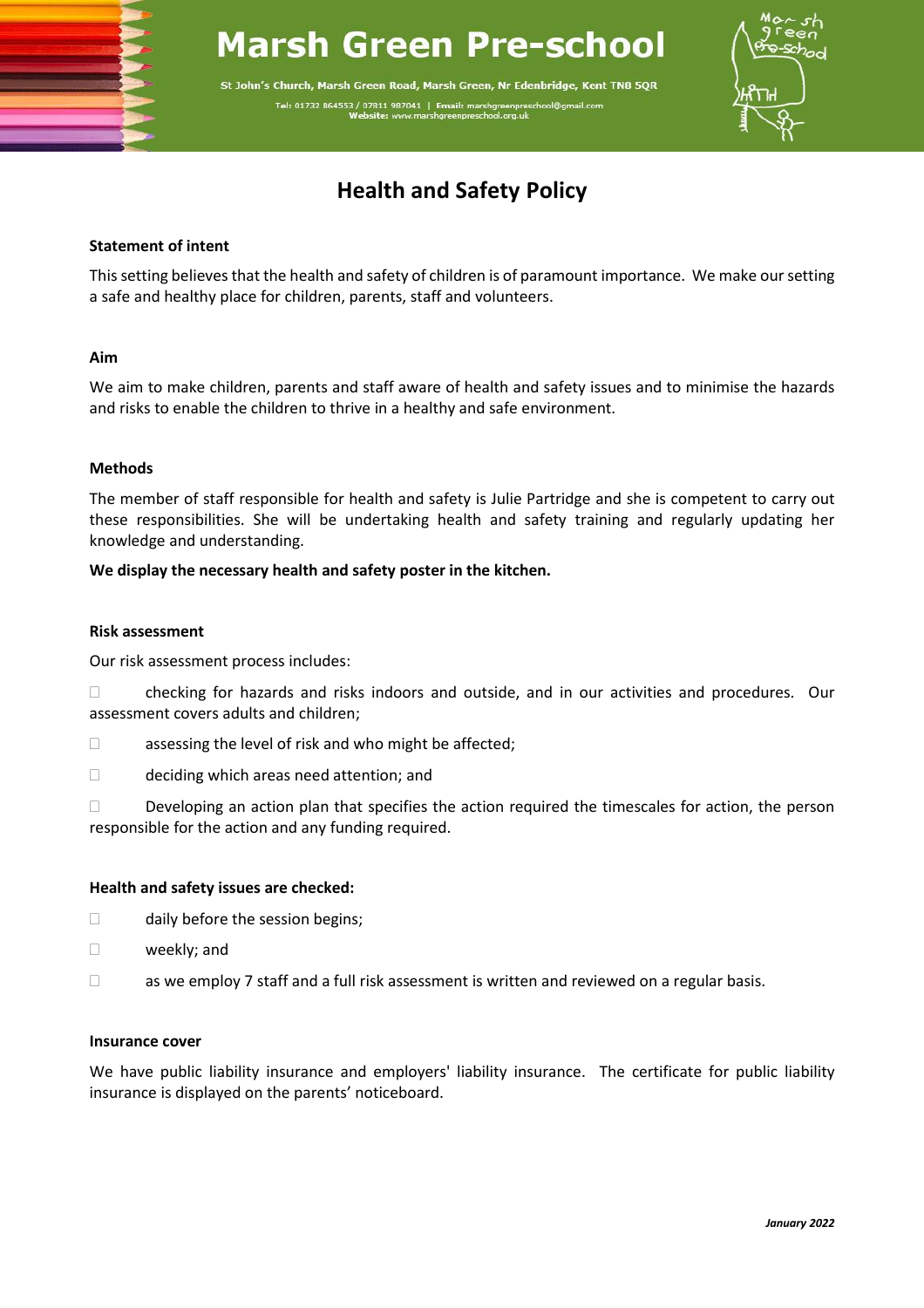# **Awareness rising**

 $\Box$  Our induction training for staff and volunteers includes a clear explanation of health and safety issues so that all adults are able to adhere to our policy and understand their shared responsibility for health and safety. The induction training covers matters of employee well-being, including safe lifting and the storage of potentially dangerous substances. Records are kept of these induction training sessions and new staff and volunteers are asked to sign the records to confirm that they have taken part.

□ Health and safety issues are explained to the parents of new children so that they understand the part played by these issues in the daily life of the setting.

 $\Box$  As necessary, health and safety training is included in the annual training plans of staff, and health and safety is discussed regularly at staff meetings.

 $\Box$  We have a no smoking policy.

 Children are made aware of health and safety issues through discussions, planned activities and routines.

# **Children's safety**

 $\Box$  We ensure all staff employed have been checked for criminal records by an enhanced disclosure from the Disclosure and Barring Service (DBS).

 $\Box$  Staff cannot undertake toileting, changing duties or be a sole adult with children for any reason until a satisfactory DBS check has been received.

- □ Adults do not normally supervise children on their own.
- $\Box$  All children are supervised by adults at all times.
- $\Box$  Whenever children are on the premises at least two adults must be present.

#### **Security**

 $\square$  Systems are in place for the safe arrival and departure of children. The times of the children's arrivals and departures are recorded.

- $\Box$  The arrival and departure times of adults staff, volunteers and visitors are recorded.
- Our systems prevent unauthorised access to our premises.
- Our systems prevent children from leaving our premises unnoticed.
- $\Box$  Children are only allowed to go home with an authorised adult.
- $\Box$  The personal possessions of staff and volunteers are securely stored during sessions.

#### **Windows**

- □ Low level windows are made from materials that prevent accidental breakage or are made safe.
- $\Box$  Windows are protected from accidental breakage or vandalism from people outside the building.
- $\Box$  Windows above the ground floor are secured so that children cannot climb through them.

#### **Doors**

We take precautions to prevent children's fingers from being trapped in doors.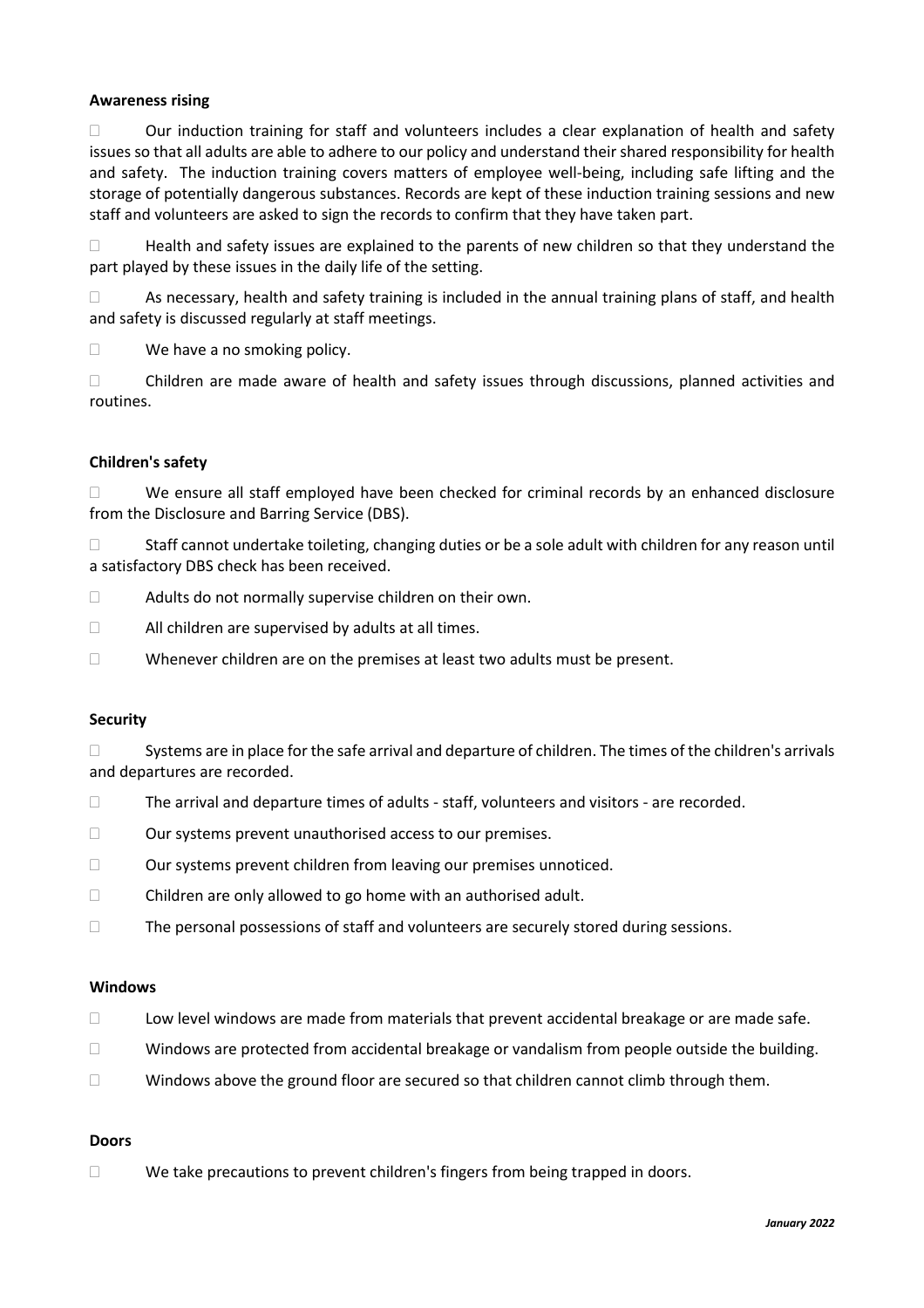# **Floors**

 $\Box$  All surfaces are checked daily to ensure they are clean and not uneven or damaged.

# **Kitchen**

 $\Box$  Children do not have unsupervised access to the kitchen.

 The manager and staff responsible for the snack and meal times understand principles of Hazard Analysis and Critical Control Point as it applies to the pre-school. This is set out in the Food Law Code of Practice. The basis for this is risk assessment as it applies to the purchase, storage, preparation and serving of food to prevent growth of bacteria and food contamination.

- All surfaces are clean and non-porous.
- $\Box$  There are separate facilities for handwashing and for washing up.
- $\Box$  Cleaning materials and other dangerous materials are stored out of children's reach.
- $\Box$  When children take part in cooking activities, they:
- are supervised at all times;
- are kept away from hot surfaces and hot water; and
- do not have unsupervised access to electrical equipment.

#### **Electrical/gas equipment**

- $\Box$  All electrical/gas equipment conforms to safety requirements and is checked regularly.
- $\Box$  Our boiler/electrical switchgear/meter cupboard is not accessible to the children.
- $\Box$  Fires, heaters, electric sockets, wires and leads are properly guarded and the children are taught not to touch them.
- $\Box$  There are sufficient sockets to prevent overloading.
- $\Box$  The temperature of hot water is controlled to prevent scalds.
- □ Lighting and ventilation is adequate in all areas including storage areas.

### **Storage**

 $\Box$  All resources and materials from which children select are stored safely.

 $\Box$  All equipment and resources are stored or stacked safely to prevent them accidentally falling or collapsing.

#### **Outdoor area**

- □ Our outdoor area is securely fenced.
- $\Box$  Our outdoor area is checked for safety and cleared of rubbish before it is used.
- $\Box$  Where water can form a pool on equipment, it is emptied before children start playing outside.
- $\Box$  Our outdoor sand pit is covered when not in use and is cleaned regularly.
- $\Box$  All outdoor activities are supervised at all times.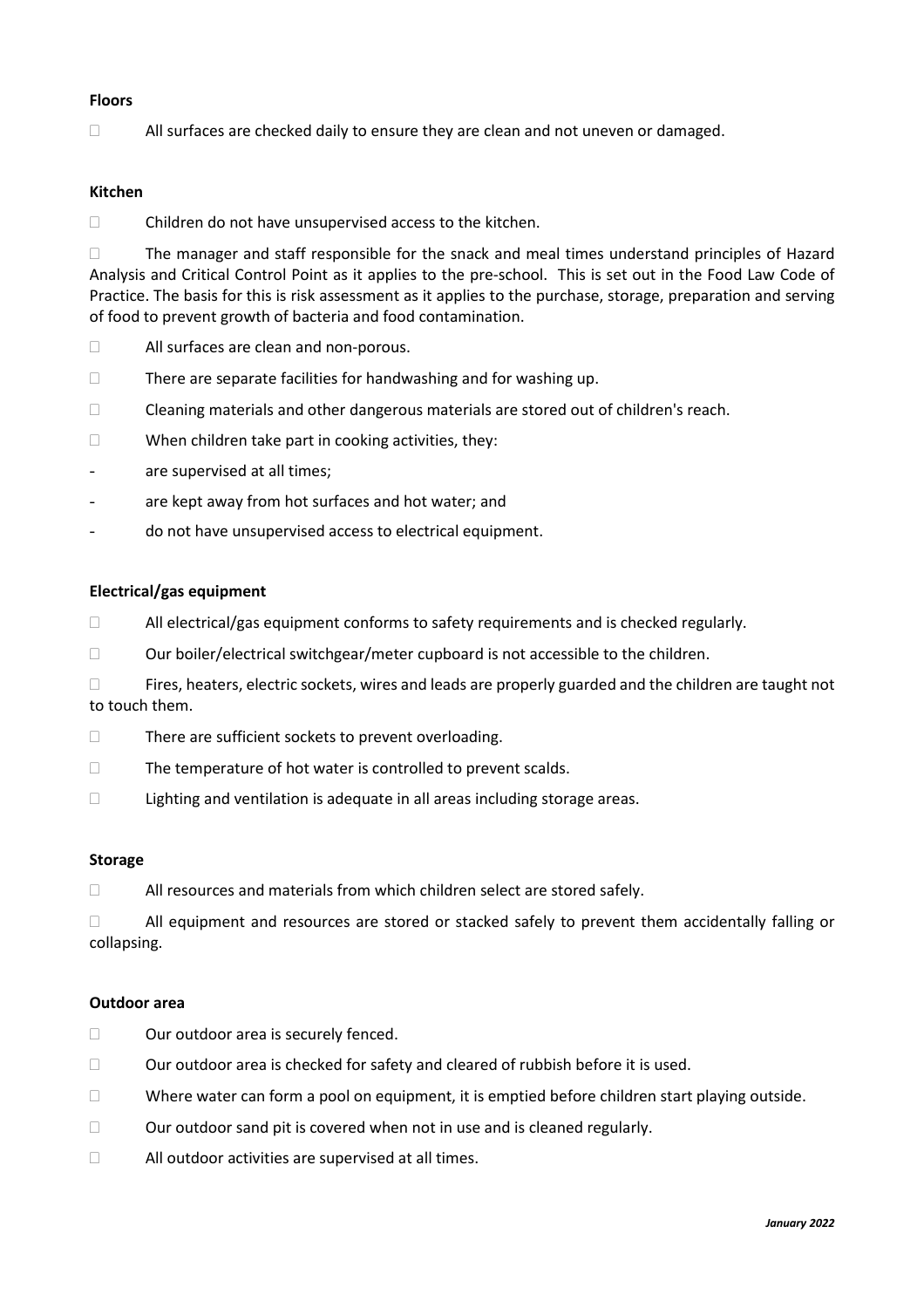# **Hygiene**

 $\Box$  Our daily routines encourage the children to learn about personal hygiene.

 $\Box$  We have a daily cleaning routine for the setting which includes play room(s), kitchen, rest area, toilets and nappy changing areas.

- $\Box$  Nappies are changed when required with parental agreement.
- □ We regularly clean resources and equipment.
- $\Box$  The toilet area has a high standard of hygiene including handwashing and drying facilities.
- $\Box$  Toilet training is carried out with parental consent.
- □ We implement good hygiene practices by:
- cleaning tables between activities;
- checking toilets regularly;
- wearing protective clothing such as aprons and disposable gloves as appropriate;
- providing sets of clean clothes;
- providing tissues, wipes and hand sanitiser;
- handwashing after using toilet and before lunch;
- handwashing before cooking and handling food (see Food Hygiene Policy).

# **Activities**

 $\Box$  Before purchase or loan, equipment and resources are checked to ensure that they are safe for the ages and stages of the children currently attending the setting.

 $\Box$  The layout of play equipment allows adults and children to move safely and freely between activities.

 $\Box$  All equipment is regularly checked for cleanliness and safety and any dangerous items are repaired or discarded.

 $\Box$  All materials - including paint and glue - are non-toxic.

- $\Box$  Sand is clean and suitable for children's play.
- $\Box$  Physical play is constantly supervised.
- □ Children are taught to handle and store tools safely.

□ Children learn about health, safety and personal hygiene through the activities we provide and the routines we follow.

# **Food and drink**

 $\square$  Staff who prepare and handle food receive appropriate training and understand - and comply with food safety and hygiene regulations.

□ All food and drink is stored appropriately.

 $\Box$  Adults do not carry hot drinks through the play area(s) and do not place hot drinks within reach of children.

 $\Box$  Snack and meal times are appropriately supervised and children do not walk about with food and drinks.

 $\Box$  Fresh drinking water is available to the children at all times.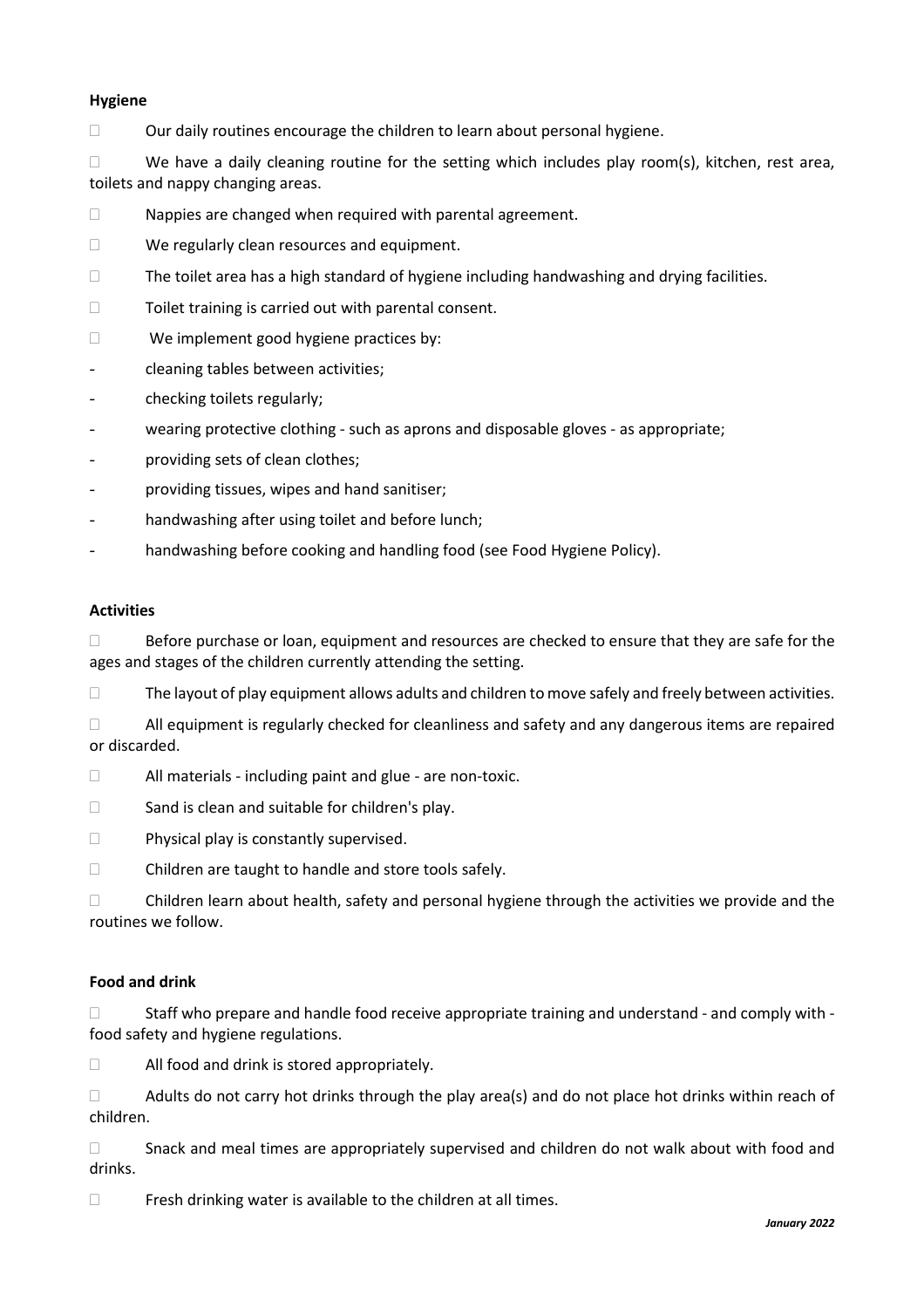$\Box$  We operate systems to ensure that children do not have access to food/drinks to which they are allergic.

# **Outings and visits**

 $\Box$  We have agreed procedures for the safe conduct of outings.

 $\Box$  Parents sign a general consent on registration for their children to be taken out as a part of the daily activities of the setting.

□ Parents always sign consent forms before major outings.

 $\Box$  A risk assessment is carried out before an outing takes place.

 $\Box$  Our adult to child ratio is high, normally one adult to four children.

 $\Box$  Named children are assigned to individual staff to endure each child is individually supervised and to ensure no child gets lost and there is no unauthorised access to children.

□ Major outings are recorded in an outings record book stating:

o the date and time of the outing;

o the venue and mode of transport;

o names of staff assigned to children; and

o time of return.

 $\Box$  Staff take a mobile phone on outings, and supplies of tissues, wipes, pants etc as well as a mini first aid pack, a snack and water. The amount of equipment will vary and be consistent with the venue and the number of children as well as how long they will be out for.

 $\Box$  Records are kept of the vehicles used to transport children, with named drivers and appropriate insurance cover.

 $\Box$  A minimum of two staff should accompany children on outings and a minimum of two should remain behind with the rest of the children.

#### **Missing child**

If a child goes missing from the setting

 $\Box$  The person in charge will carry out a thorough search of the building and garden.

The register is checked to make sure no other child has also gone astray.

Doors and gates are checked to see if there has been a breach of security whereby a child could wander out.

 $\square$  Person in charge talks to staff to establish what happened

 $\Box$  If the child is not found the parent is contacted and the missing child is reported to the police.

If a child goes missing from an outing where parents are not attending and responsible for their own child, the setting ensures that there is a procedure that is followed.

 $\Box$  As soon as it is noticed that a child is missing, staff on the outing ask children to stand with their designated person and carry out a headcount to ensure that no other child has gone astray. One staff searches the immediate vicinity but does not search beyond that.

 $\Box$  The person in charge is informed, if s/he is not on the outing and makes his/her way to the venue to aid the search and be the point of contact for the police as well as support staff.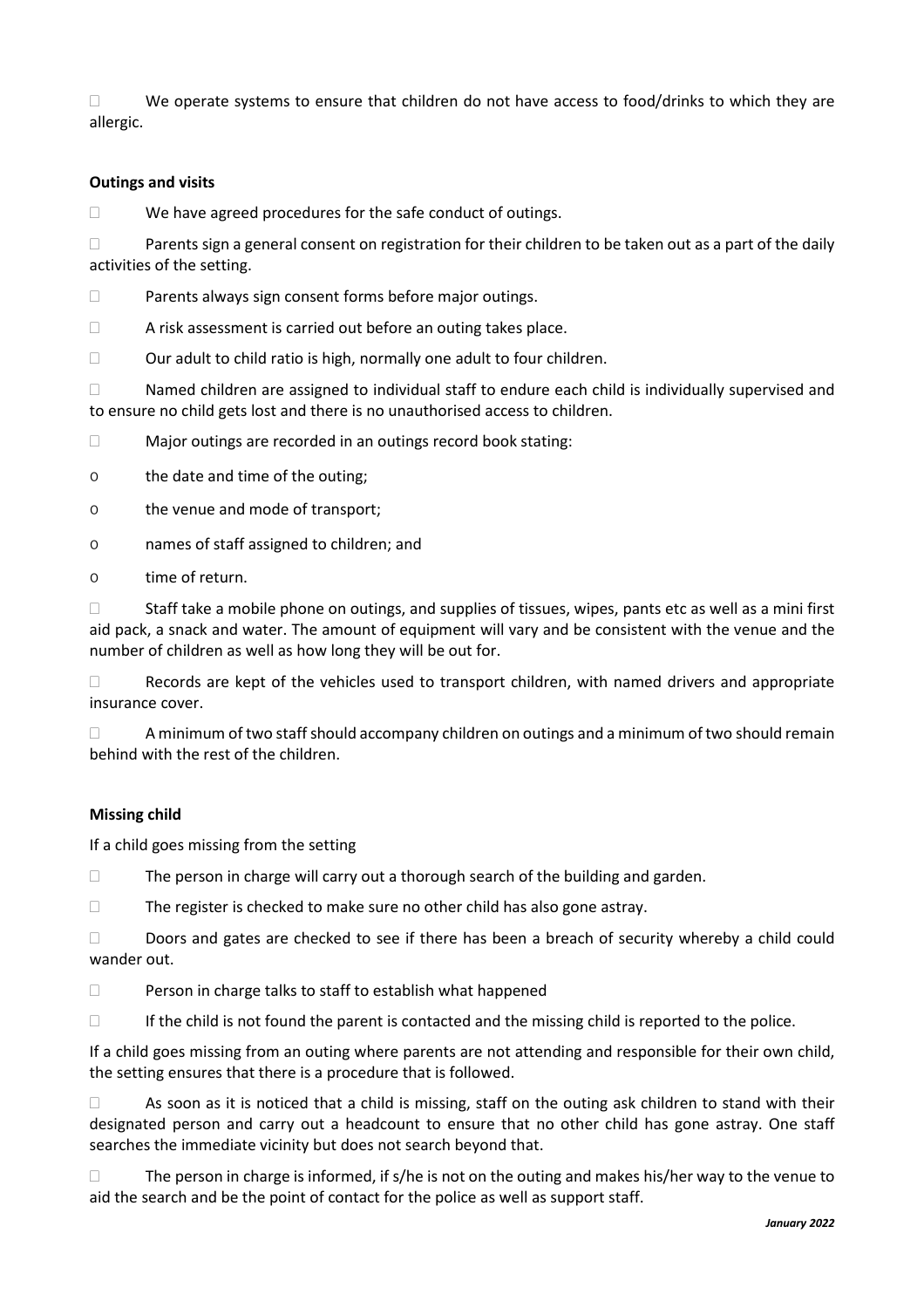$\Box$  Staff take the remaining children back to the setting.

 $\Box$  The person in charge of the setting contacts the child's parent who makes their way to the setting or outing venue as agreed with the person in charge.

 $\Box$  The staff contact the police using the mobile phone and report the child as missing.

 $\Box$  In an indoor venue, the staff contact the venue's security who will handle the search and contact the police if the child is not found.

 $\Box$  The person in charge contacts the chairperson of the management committee who comes down to the setting as soon as possible.

# **The investigation**

 $\Box$  The chairman of the trustees carries out a full investigation taking written statements from all the staff present at the time, or who were on the outing.

 $\square$  The key person/staff writes an incident report detailing:

the date and time of the report;

- what staff/children were in the group/outing;
- when the child was last seen in the group/outing;
- what has taken place in the group/outing since then; and
- the time it is estimated that the child went missing.

 $\Box$  A conclusion is drawn as to how the breach of security happened.

 $\Box$  If the incident warrants a police investigation all staff co-operate fully. In this case, the police will handle all aspects of the investigation, including interviewing staff. Social Services may be involved if it seems likely that there is a child protection issue to address.

 The incident is reported under RIDDOR (Reporting of Injuries, Diseases and Dangerous Occurrences Regulations) arrangements and is recorded in the incident book; the local authority health and safety officer may want to investigate and will decide if there is a case for prosecution.

- OFSTED is informed.
- The Insurance Department at the Early Years Alliance is informed.

# **Animals**

 $\Box$  Animals visiting the setting are free from disease and safe to be with children, and do not pose a health risk.

 $\square$  Children wash their hands after contact with animals.

# **Fire safety**

- $\Box$  The manager and staff are familiar with the requirements of the Regulatory Reform (Fire Safety) Order 2005. Guidance that applies to early years settings is set out in the government's: Fire Safety risk Assessment Educational Premises (ISBN: 978 1 85112 8198). The basis of these regulations is risk assessment. The manager will carry out a written risk assessment, in accordance with this guidance, on a regular basis.
- $\Box$  Fire doors are clearly marked, never obstructed and easily opened from inside.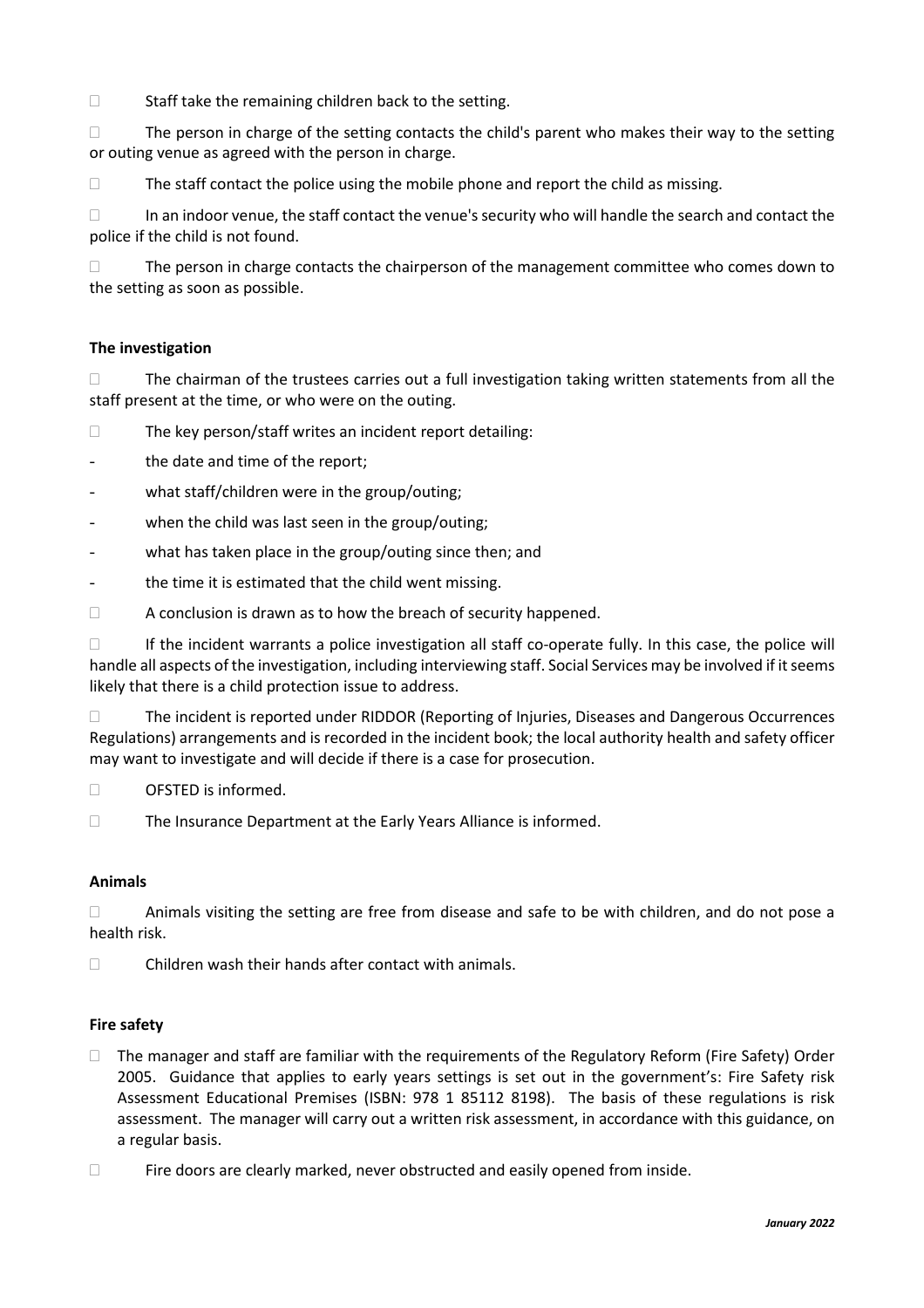□ Smoke detectors/alarms and firefighting appliances conform to BSEN standards, are fitted in appropriate high risk areas of the building and are checked as specified by the manufacturer.

- $\Box$  Our emergency evacuation procedures are approved by the Fire Safety Officer and are:
- clearly displayed in the premises;
- explained to new members of staff, volunteers and parents; and
- practiced regularly at least once every six weeks.
- □ Records are kept of fire drills and the servicing of fire safety equipment.

# **Smoking**

We have a no smoking policy on the premises.

# **First aid and medication**

At least one member of staff with current first aid training is on the premises or on an outing at any one time. The first aid qualification includes paediatric first aid training.

Our first aid kit:

- $\Box$  complies with the Health and Safety (First Aid) Regulations 1981;
- $\Box$  is regularly checked by a designated member of staff and re-stocked as necessary;
- □ is easily accessible to adults; and
- $\Box$  is kept out of the reach of children.

At the time of admission to the setting, parents' written permission for emergency medical advice or treatment is sought. Parents sign and date their written approval.

Parents sign a consent form at registration allowing staff to take their child to the nearest Accident and Emergency unit to be examined, treated or admitted as necessary on the understanding that parents have been informed and are on their way to the hospital.

# **Recording**

All accidents, however minor, are recorded in an accident book. The completed accident book is shown to the parent/carer on the same day as the accident occurred and the parent/carer will be asked to sign it. In case of injury to the head, the main carer is informed by telephone immediately when the accident occurs and a head injury letter is given on collection.

#### **Our accident book:**

- $\Box$  is kept safely and accessibly;
- $\Box$  all staff and volunteers know where it is kept and how to complete it; and

Ofsted is notified of any injury requiring treatment by a general practitioner or hospital doctor, or the death of a child or adult.

When there is any injury requiring general practitioner or hospital treatment to a child, parent, volunteer or visitor or where there is a death of a child or adult on the premises, we make a report to the Health and Safety Executive using the format for the Reporting of Injuries, Diseases and Dangerous Occurrences.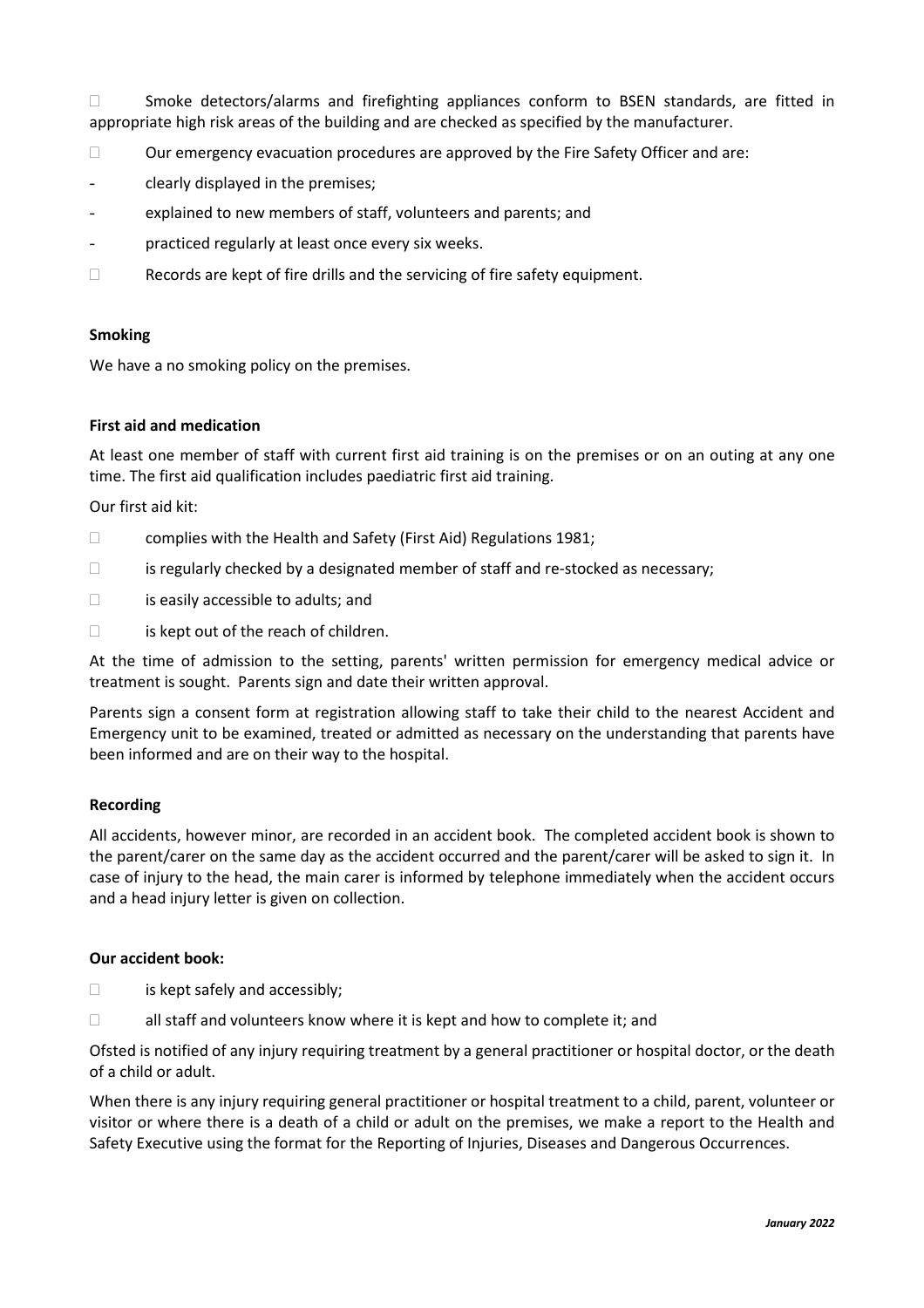# **Dealing with incidents**

We meet our legal requirements for the safety of our employees by complying with RIDDOR (the Reporting of Injury, Disease and Dangerous Occurrences Regulations). We report to the Health and Safety Executive:

 $\Box$  any accident to a member of staff requiring treatment by a general practitioner or hospital; and

 $\Box$  any dangerous occurrences. This may be an event that causes injury or fatalities or an event that does not cause an accident but could have done, such as a gas leak.

Any dangerous occurrence is recorded in our Incident Book. See below.

Information for reporting the incident to Health and Safety Officer is detailed in the Early Years Alliance's publication, Accident Record.

#### **Our Incident Book:**

- $\Box$  We have ready access to telephone numbers for emergency services, including local police;
- $\Box$  We ensure that we have access to Elizabeth Richmond (St John's Church) and that there is a shared procedure for dealing with emergencies.
- $\Box$  We keep an Incident Book for recording incidents including those that are reportable to the Health & Safety Executive (see above).
- $\Box$  These incidents include:
	- o break-in, burglary, theft of personal or the setting's property;
	- o an intruder gaining unauthorised access to the setting;
	- o fire, flood, gas leak or electrical failure;
	- o an attack on a member of staff or parent on the premises or nearby;
	- o any racist incident involving a member of staff or parent on the premises;
	- o the death of a child;
	- o a terrorist attack or threat of one.
- $\Box$  In the Incident Book, we record the date and the time of the incident, the nature of the event, who was affected, what was done about it - or if it was reported to the police and if so, a crime number. Any follow up, including any insurance claim, should also be recorded.
- $\Box$  The Incident Book is not for recording issues of concern involving a child. This is recorded in the child's own file.

#### **Administration of medication**

 $\Box$  Only prescribed medication may be administered. It must be in-date and prescribed for the current condition.

 $\Box$  Children taking prescribed medication must be well enough to attend the setting.

 Children's prescribed drugs are stored in their original containers, are clearly labelled and are inaccessible to the children.

**Parents give prior written permission for the administration of medication. This states the name of** the child, name/s of parent(s), date the medication starts, the dose and times, or how and when the medication is to be administered.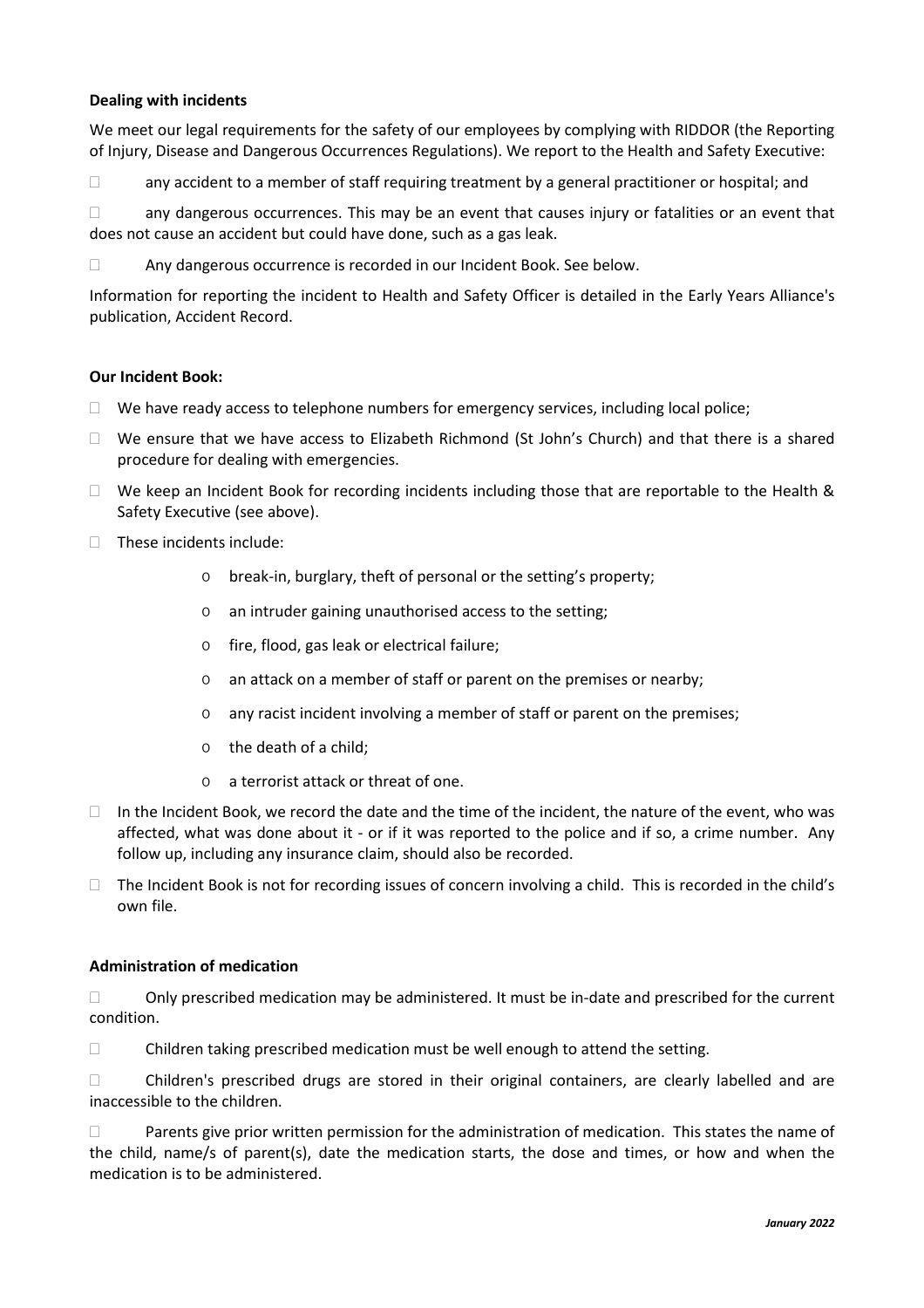$\Box$  The administration is recorded accurately each time it is given and is signed by staff. Parents sign the record book to acknowledge the administration of a medicine.

 $\Box$  If the administration of prescribed medication requires medical knowledge, individual training is provided for the relevant member of staff by a health professional.

 $\Box$  Where Epi-pens are required – staff to do training on this.

# **Sickness**

Our policy for the exclusion of ill or infectious children is discussed with parents. This includes procedures for contacting parents - or other authorised adults - if a child becomes ill while in the setting.

 $\Box$  We do not provide care for children, who are unwell, have a temperature, or sickness and diarrhoea.

- $\Box$  Parents are notified if there is a case of head lice in the setting.
- $\Box$  Parents are notified if there is an infectious disease, such as Covid-19, chicken pox.
- Children or families are not excluded because of HIV.
- $\Box$  Good hygiene practice concerning the clearing of any spilled bodily fluids is carried out at all times.

 $\Box$  Children or staff suffering from sickness and diarrhoea should not return to the setting until 48 hours after the last bout.

 $\Box$  Ofsted is notified of any infectious diseases that a qualified medical person considers notifiable.

#### **Safety of adults**

 $\Box$  Adults are provided with guidance about the safe storage, movement, lifting and erection of large pieces of equipment.

- All warning signs are clear and in appropriate languages.
- $\Box$  Adults do not remain in the building on their own or leave on their own after dark.

#### **Records**

In accordance with the National Standards for Day Care, we keep records of:

#### Adults

 $\Box$  names and addresses of all staff on the premises, including temporary staff who work with the children or who have substantial access to them;

□ names and addresses of the staff and trustees;

 $\Box$  all records relating to the staff's employment with the setting, including application forms, references, results of checks undertaken etc.

#### Children

 $\Box$  names, addresses and telephone numbers of parents and adults authorised to collect children from setting;

 $\Box$  the names, addresses and telephone numbers of emergency contacts in case of children's illness or accident;

- $\Box$  the allergies, dietary requirements and illnesses of individual children;
- $\Box$  the times of attendance of children, staff, volunteers and visitors;